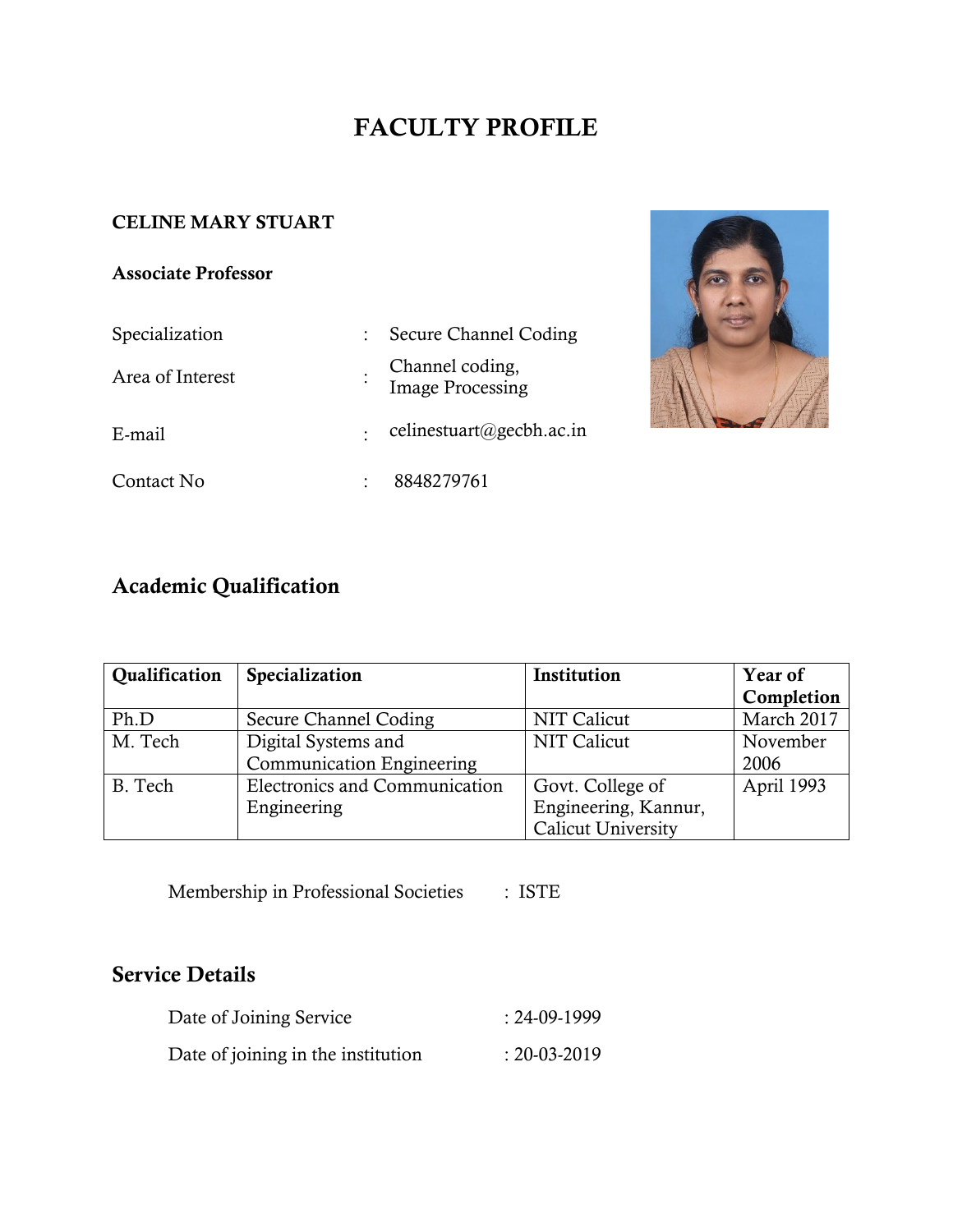### **Publications**

#### **International Journals**

- 1. Hima H A, Celine Mary Stuart, "Classification of Melanoma from Dermoscopic Images using Deep Learning", *International Research Journal of Engineering and Technology*, August 2020; vol. 7, no. 8, pp. 5186 – 5191.
- 2. Celine Mary Stuart, Deepthi P P, "Nonlinear Cryptosystem Based on QCLDPC Codes for Enhanced Security and Reliability with Low Hardware Complexity and Reduced Key Size", Wireless Personal Communications – Springer; October 2017; vol. 96, no. 3, pp. 4177 – 4197.
- 3. Celine Mary Stuart, Deepthi P.P., "FPGA Implementation of Highly Secure, Hardware Efficient QC-LDPC Code based Nonlinear Cryptosystem for Wireless Sensor Networks", *International Journal of Communication Systems* – Wiley; 30 (10) 2017. DOI: 10.1002/dac.3233.
- 4. Celine Mary Stuart, Spandana K., Dhanaraj K.J., Deepthi P.P., "Design and Implementation of Hardware-Efficient Modified Rao-Nam Scheme with High Security for Wireless Sensor Networks", *Journal of Information Security and Applications* – Elsevier; vol. 29, pp. 65 – 79, August 2016. DOI: 10.1016 /j. jisa .2016. 03.004.
- 5. Celine Mary Stuart, Deepthi P.P., "A Novel Low Complexity Scheme for Improving Security of NLFG based Symmetric Key Cryptosystem using Secure Concatenated RS-QC-LDPC Code", *Security and Communication Networks* – Wiley; February 2015; vol. 8, no. 16, pp. 2888 – 2900, DOI: 10. 1002 /sec.1215
- 6. Celine Mary Stuart, Nandan S., Deepthi P.P., "Low Complex Crypto based Channel Coding with Turbo Code", *International Journal of Computer Applications*, January 2013; vol. 61, no. 16, pp. 39 – 44.

#### **International Conferences**

- 1. Celine Mary Stuart, Deepthi P.P., "Hardware Efficient Scheme for Generating Error Vector to Enhance the Performance of Secure Channel Code", *International Conference on Signal Processing, Informatics, Communication and Energy Systems* (IEEE SPICES  $-2015$ ) Feb 19 – 21, Kerala, India, pp. 1 – 5.
- 2. Celine Mary Stuart, Deepthi P.P., "Low Complex System for Physical Layer Security Using NLFG and QC-LDPC code", *Second International Symposium on Security in*